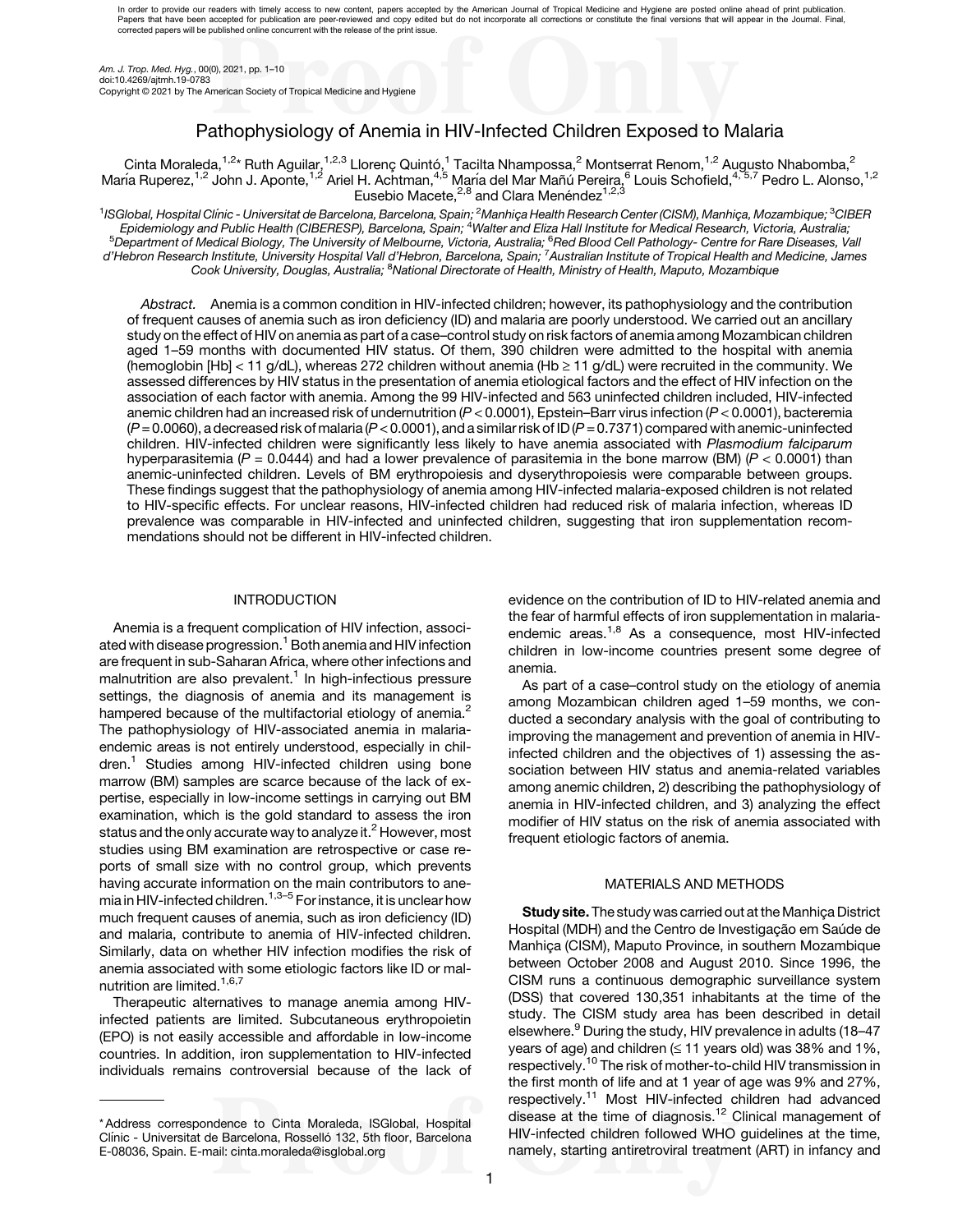<span id="page-1-0"></span>following the WHO criteria for children aged  $>1$  year.<sup>[13](#page-8-0)</sup> Malaria transmission in the area, mainly due to Plasmodium falciparum (Pf), was perennial, with some seasonality. Community-based prevalence of anemia (hemoglobin [Hb] < 11 g/dL) in children younger than 5 years in Manhiça was 91% (C. Moraleda, personal communication). G6PD deficiency prevalence was around 9%, α-thalassemia (a-/a-) was about 15%, and sickle cell disease and β-thalassemia were both less than  $1\%$ .<sup>14</sup>

Study participants and procedures. This was an ancillary study within a case–control study on etiologic factors of anemia in children aged 1-59 months.<sup>[14](#page-8-0)</sup> In brief, cases were children attending the MDH emergency department between October 2008 and August 2010 with anemia defined as an Hb concentration < 11 g/dL in capillary samples,<sup>[15](#page-8-0)</sup> determined by HemoCue<sup>®</sup> HB 201<sup>+</sup>system (Änghelom, Sweden), and without a history of blood transfusion in the preceding 4 weeks. Controls were children of the same age randomly selected from the DSS who were visited at the community by study personnel. Their Hb level was measured at home, and those children with an Hb level  $\geq 11$  g/dL were invited to attend the MDH for a study visit. At study entry, a standardized questionnaire on clinical and demographic information was administered to cases and controls, and capillary and venous blood samples were collected. Urine and stool samples were also collected when provided. Biological samples were processed at the CISM laboratory. Some samples were shipped to Barcelona, Spain, for further analysis. Bone marrow aspiration was performed under conscious sedation and only in anemic children (cases)  $\geq$  3 months of age without any medical contraindication or any risk at the discretion of the responsible clinician. Study children were offered voluntary HIV counseling and testing. Only children with available HIV-positive or negative test results or with previously documented HIV status were included in this analysis (see Figure 1). During the conduct of the study and following national guidelines, HIV status was assessed using the Determine HIV-1/2 Rapid Test (Abbott Laboratories, Abbott Park, IL), and positive results were confirmed by the Uni-Gold Rapid Test (Trinity Biotech Co., Wicklow, Ireland). HIV infection was confirmed using the HIV-1 DNA-PCR kit (Roche Molecular Systems, Branchburg, NJ) in children with discordant results and in those aged < 18 months who were positive by both HIV rapid tests. All HIVinfected children whose HIV status was unknown before recruitment were further assessed at the HIV outpatient clinic. Study definitions are summarized in Supplemental Table S1.

Laboratory methods. Blood counts other than Hb measurements were performed using a Sysmex analyzer KX21N and later an XT-2000i (Sysmex Long Grove, IL). Reticulocyte counts were estimated by microscopy on cresyl blue-stained blood smears. Plasmodium falciparum infection was identified by microscopy in thick and thin Giemsa-stained blood films. Plasmodium falciparum–specific real-time quantitative PCR (qPCR) was performed on microscopically negative samples at the Hospital Clinic of Barcelona, Spain. Blood cultures were performed on an automated system (BACTEC® 9050; Becton-Dickinson, Franklin Lake, NJ). Epstein–Barr virus (EBV) and parvovirus B19 (PV-B19) were detected by qPCR using the Artus EBV RG PCR and the Artus Parvo B19 RG PCR kits (QIAGEN), respectively. Epstein–Barr virus serology was performed using the kits Merifluor® EBV anti-antigen capsid virus (VCA) IgM IFA (Meridian Bioscience, Cincinnati, OH) and CaptiaTM EBV VCA IgG (Trinity Biotech, Wicklow, Ireland). Epstein–Barr virus tests were performed at the Hospital Clínic, Barcelona, Spain. Stool parasites were examined by microscopy using the merthiolate–iodine–formalin concentrations method.<sup>[16](#page-8-0)</sup> Albumin, prealbumin, and C-reactive protein (CRP) were measured in plasma using an ADVIA 2400 analyzer (Siemens Healthcare, Spain), and folic acid, vitamin B12, and



FIGURE 1. Study flowchart. \*It was not possible to perform all the procedures in each bone marrow (BW) samples because of low quantity and/or technical problems. The number of samples with the different results available was included in the corresponding table.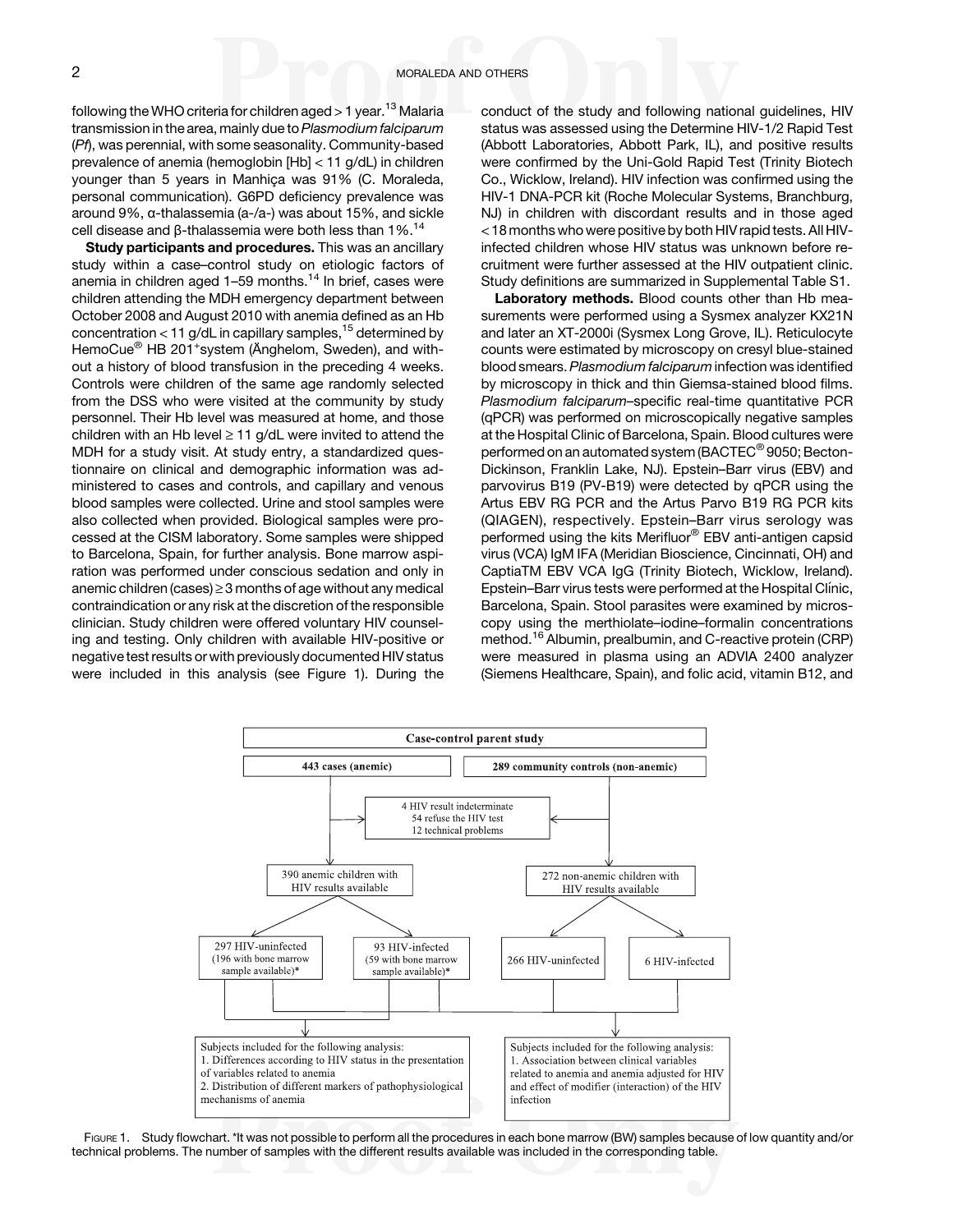ferritin were determined with an ADVIA Centaur (Siemens Healthcare). Plasma-soluble transferrin receptors were determined using a BN-II nephelometer (Dade-Siemens Healthcare), vitamin A was determined by reversed-phase high-performance liquid chromatography, and EPO was quantified using the Quantikine human EPO immune-analysis kit (R&D Systems). Bone marrow smears were stained by the Perls' Prussian blue method, and the BM iron content was measured semi-quantitatively by the amount of blue-stained hemosiderin pearls. Asexual parasitemia in BM was estimated as the percentage of infected red blood cells (iRBCs) in 1,000 RBCs, and gametocytes were counted in 100 fields. Hemozoin content was assessed in BM macroscopic cell aggregates, which were composed of stromal and parenchymal cells and were needed for an optimal BM smear examination. Hemozoin was detected by light microscopy as coarse brown granular material with birefringence under polarized light.<sup>[17](#page-8-0)</sup> Erythropoiesis was assessed by three methods, namely, morphological quantification, BM flow cytometric analysis, and transcriptional score (Supplemental Table S1) (Achtman et al., manuscript in preparation). Biochemistry and BM tests were analyzed in the Hospital Clinic in Spain, whereas erythropoiesis analysis was performed at the Walter and Eliza Hall Institute for Medical Research, Victoria, Australia.

Statistical analysis. Data were double entered using Microsoft Visual FoxPro 5.0 (Microsoft Corp.), and analyses were performed using Stata/SE 14.0 for Mac (64-bit Intel) (StataCorp. 2015: Release 14. College Station, TX: StataCorp LP). Differences by HIV status in the presentation of anemia etiological factors were assessed only in the group of anemic children by logistic regression with Firth's penalized likelihood, except for the reticulocyte production index and BM measures of erythropoiesis, which were analyzed by linear regression (flow cytometry in log scale). Logistic regression models with Firth's penalized likelihood and 95% CIs based on the Profile penalized log likelihood were estimated to assess the impact of HIV on the association of each potential etiological factor with anemia using data from anemic and non-anemic children.<sup>18</sup> Factor-specific multivariable models were estimated using the factor, HIV, and its interaction as independent variables. The modification of the factor-specific association with anemia (interaction/effect modifier) was assessed by the odds ratio (OR) corresponding to the interaction coefficient, that is, the ratio and 95% CI of the OR (ROR) among HIV-infected children over the OR among HIVnegative children.

Fractional polynomial analysis was used to compare the relationship among plasma EPO and Hb concentrations among the HIV-infected and uninfected children using the estimated equation:

 $\ln(\text{EPO}) = -5.91 \times \ln(\text{Hb}/10) + 3.02$  $\times\sqrt{\mathsf{H}{\mathsf{b}}/ \mathsf{10}}-\mathsf{0.41}\times\mathsf{H}{\mathsf{I}}{\mathsf{V}}$ status  $+$  0.06 $\times$  HIVstatus $\times$  Hb

where "HIVstatus" is an indicator variable that equals 0 or 1 for HIV-uninfected or HIV-infected children, respectively.

Ethics. The protocol of the case–control study was approved by the National Mozambican Ethics Committee and the Hospital Clínic of Barcelona Ethics Review Committee. The parents/guardians of all children included in the study provided written informed consent after being informed of the goals, procedures, benefits, and risks of taking a BM sample from their child. No financial or material inducement for

participation was offered. Voluntary counseling and testing for HIV were provided to all study participants at the enrolment of the case–control study. The child was tested for HIV only after consent was obtained. Permission for further analyses related to the study was included in the informed consent form.

# RESULTS

Study population. Demographic and clinical features of study children are shown in [Table 1](#page-3-0). In the overarching case–control study, 443 anemic children were recruited as cases and 289 non-anemic children as community controls. Of them, 662 (90%) children had an HIV result and were included in this analysis, with 563 being (85%) HIV uninfected (297 [53%] cases and 266 [47%] controls) and 99 (15%) HIV infected (93 [94%] cases and six [6%] controls). Four (1%) children had an indeterminate HIV test result; in 54 (7%) children, the parents refused to perform the HIV test, and in 12 (2%) children, the sample was not adequate (see [Figure 1\)](#page-1-0).

HIV status and anemia-related variables among anemic children. Association between HIV infection and anemiarelated variables among anemic children is summarized in [Table 2.](#page-4-0) The risks of having a positive EBV viral load and EBV reactivation, bacteremia, albumin deficiency, and moderate and severe malnutrition (see definitions in Supplemental Table S1) were statistically significantly higher among anemic HIVinfected children than among anemic uninfected children. On the other hand, the risks of having Pf infection and clinical malaria were lower among anemic HIV-infected than uninfected anemic children [\(Table 2\)](#page-4-0). HIV-infected anemic children also had a lower prevalence of Pf parasitemia, gametocytes, and hemozoin in BM than anemic uninfected children. However, the prevalence of malaria gametocytes or hemozoin in BM among children without Pf in peripheral blood was similar in HIVinfected and uninfected children [\(Table 2\)](#page-4-0). No statistically significant associations between having HIV infection and iron, vitamin A or vitamin B12 deficiencies, or intestinal parasitic infections were found [\(Table 2](#page-4-0)). Among HIV-infected patients, two children had parvovirus infection; in both of them, RBC precursors were diminished in the BM without showing the characteristic gigantic proerythroblasts.

HIV status and markers of anemia pathophysiology. The association of HIV infection with markers of the main mechanisms of anemia pathophysiology, namely, blood loss, RBC destruction, and changes in erythropoiesis, were investigated. Among anemic children, those with HIV infection had fewer erythroid precursors by flow cytometry than uninfected children (1.6% versus 2.4%,  $[P = 0.0227]$ ), but these differences were not statistically significant after adjusting for Pf infection  $(P = 0.2748)$  [\(Table 3\)](#page-4-0). Hemolysis was less frequent among HIV-infected children than among uninfected children (6/65 [9%] versus 7/246 [29%],  $P = 0.0374$ ). The frequency of dyserythropoiesis was similar between HIV-infected and uninfected children (27/46 [59%] versus 103/144 [72%],  $P =$ 0.3923) [\(Table 3](#page-4-0)). The proportion of participants with elevated EPO was also similar among HIV-infected and uninfected children in the unadjusted analysis ( $P = 0.3418$ ), but after adjusting for Pf infection, the proportion was significantly higher in HIV-infected children than uninfected children (69/88 [78%] versus 215/294 [73%];  $P = 0.0434$ ) ([Table 3](#page-4-0)). Nevertheless, in the regression analysis, EPO synthesis in response to anemia was not significantly different among the two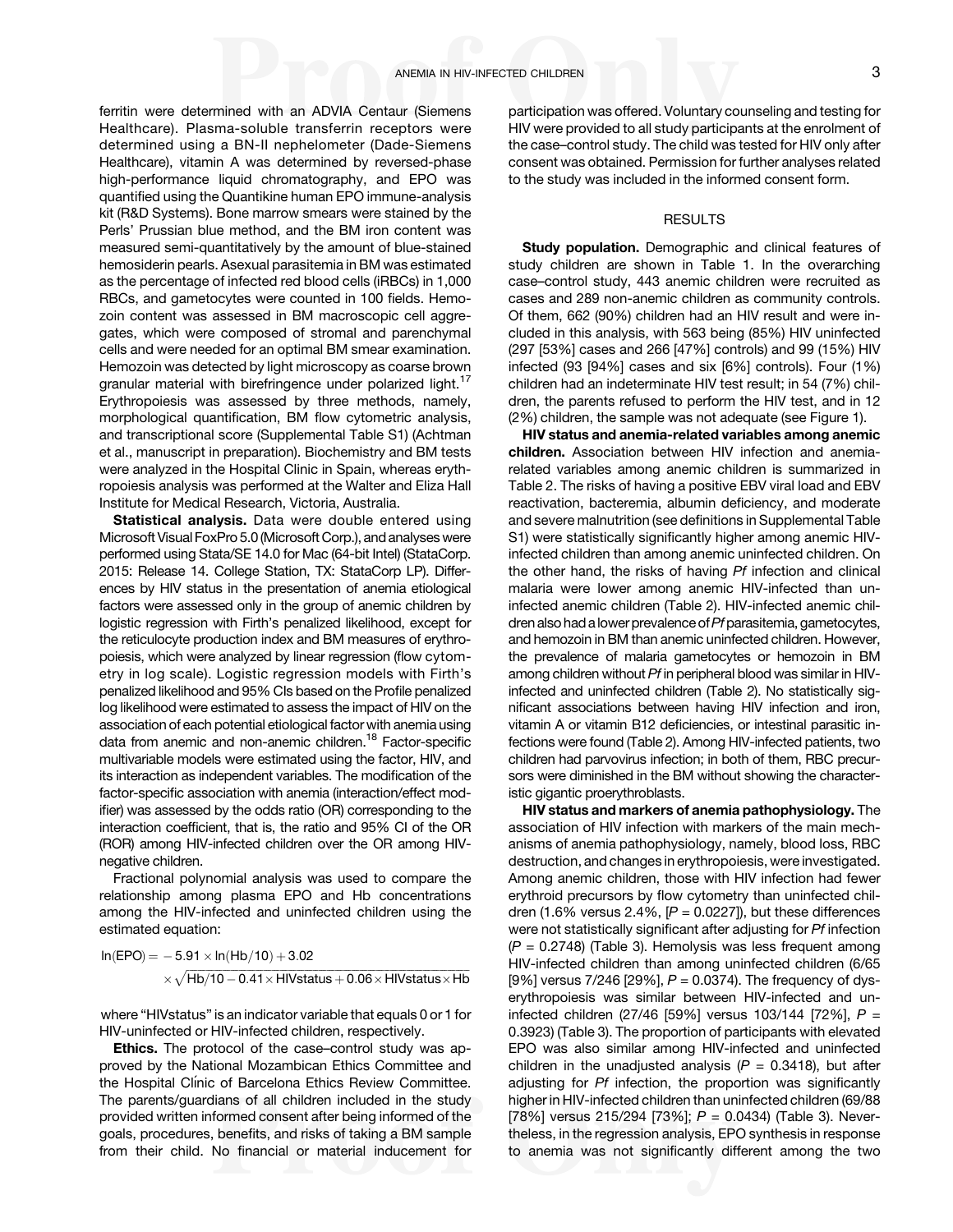| TABLE 1                                                            |  |
|--------------------------------------------------------------------|--|
| Demographic and clinical characteristics of the study participants |  |

<span id="page-3-0"></span>

|                                                                      | Study group                                      |                                  |                                          |                                          |                        |
|----------------------------------------------------------------------|--------------------------------------------------|----------------------------------|------------------------------------------|------------------------------------------|------------------------|
| Variable                                                             | Non-anemic                                       |                                  | Anemic                                   | Total*                                   | $P$ -value             |
| HIV-positive, <i>n</i> (%)                                           |                                                  |                                  | 93 (94)                                  | 99 (100)                                 |                        |
| Age (months)+                                                        | 6 (6)<br>17.83 (18.23) [6]                       |                                  | 19.90 (14.78) [93]                       | 19.78 (14.90) [99]                       | 0.7435‡                |
| Gender, § $n$ (%)<br>Male                                            |                                                  |                                  | 53 (57)                                  | 55 (56)                                  | $0.4020$ <sup>  </sup> |
| Female                                                               | 2(33)                                            |                                  | 40 (43)                                  | 44 (44)                                  |                        |
| Total                                                                | 4(67)                                            |                                  | 93 (100)                                 | 99 (100)                                 |                        |
| Fever§                                                               | 6(100)                                           |                                  | 80/93 (86%)                              | 80/99 (81%)                              | < 0.0001               |
| Hemoglobin†                                                          | 0/6(0%)                                          |                                  | 7.55 (1.94) [93]                         | 7.79 (2.10) [99]                         | $< 0.0001$ ‡           |
| Hemoglobin $<$ 7 g/dL§                                               | 11.40 (0.17) [6]                                 |                                  | 33/93 (35%)                              | 33/99 (33)                               | 0.1744                 |
| $CRP$ (mg/dL) $\dagger$                                              | 0/6(0%)                                          |                                  | 8.99 (8.64) [87]                         | 8.52 (8.63) [92]                         | 0.0262‡                |
| HIV-infected status known before                                     | 0.21(0.27)[5]                                    |                                  | 43/93 (46%)                              | 44/99 (44)                               | 0.2221                 |
| study§<br>Cotrimoxazole prophylaxis, § $n$ (%)                       | 1/6 (17%)<br>No<br>Yes                           | 0(0)<br>0(0)                     | 27 (29)<br>11(12)                        | 27(27)<br>11(11)                         | 0.2260                 |
| Highly active antiretroviral therapy<br>treatment, $\S$ <i>n</i> (%) | <b>NA</b><br>No<br>Yes                           | 6(100)<br>0(0)<br>0(0)           | 55 (59)<br>70 (75)<br>9(10)              | 61 (62)<br>70 (71)<br>9(9)               |                        |
| HIV viral load copies/mL, $\sin(\%)$                                 | <b>NA</b><br>$< 10$ ¶<br>$≥10$ ¶<br>Undetectable | 6(100)<br>0(0)<br>1(17)<br>2(33) | 14 (15)<br>14 (15)<br>64 (69)<br>12 (13) | 20 (20)<br>14 (14)<br>65 (66)<br>14 (14) | 0.0009                 |
| HIV-negative, <i>n</i> (%)                                           | <b>NA</b>                                        | 3(50)                            | 3(3)<br>297 (53)                         | 6(6)<br>563 (100)                        |                        |
| Age (months)+                                                        | 266 (47)<br>27.37 (18.62) [266]                  |                                  | 19.45 (13.91) [297]                      | 23.19 (16.76) [563]                      | $< 0.0001$ ‡           |
| Gender, § $n$ (%)<br>Male                                            |                                                  |                                  | 173 (58)                                 | 294 (52)                                 | 0.00259                |
| Female                                                               | 121 (45)                                         |                                  | 124 (42)                                 | 269 (48)                                 |                        |
| Total                                                                | 145 (55)                                         |                                  | 297 (100)                                | 563 (100)                                |                        |
| Fever§                                                               | 266 (100)                                        |                                  | 262/297 (88%)                            | 263/563 (47%)                            | < 0.0001               |
| Hemoglobin†                                                          | 1/266 (0%)                                       |                                  | 8.02 (1.96) [297]                        | 9.74 (2.37) [563]                        | $< 0.0001$ ‡           |
| Hemoglobin $<$ 7 g/dL§                                               | 11.67 (0.76) [266]                               |                                  | 84/297 (28%)                             | 84/563 (15%)                             | < 0.00019              |
| CRP (mg/dL)+                                                         | 0/266(0%)                                        |                                  | 8.34 (7.75) [293]                        | 4.58 (6.92) [555]                        | $< 0.0001$ ‡           |
|                                                                      | 0.38(0.95)[262]                                  |                                  |                                          |                                          |                        |

CRP = C-reactive protein; NA = not available (missing information). Bold figures: statistically significant results.

\* Because it was not possible to obtain the need amount of blood in all the children, several analyses were not performed in some of them, so the denominator was not always as the total N. † Arithmetic mean (SD) (n).

 $t$ -test

§ *n* (column percentage).

**Fisher's exact test.** 

{ Chi-squared test.

groups of children. No differences were observed either for HIV status ( $P = 0.3236$ ) or HIV infection with Hb level interaction ( $P = 0.2424$ ) (Figure 2).

Effect of HIV infection on the etiology of anemia. The effect modifier of HIV infection on the factors related to anemia is shown in [Table 4](#page-6-0). We did not observe an interaction of HIV with the likelihood of anemia in the presence of positive EBV viral load, bacteremia, albumin deficiency, and malnutrition. The distribution of studied variables and the presence of anemia by HIV groups are shown in Supplemental Table S2.

The association of hyperparasitemic Pf infection with anemia among HIV-infected children was 67.5 times lower (1/effect of modification) than that among uninfected children (ROR: 0.02; 95% CI: 0.00, 0.90; P = 0.0444). Thus, for every case of anemia among HIV-infected children with hyperparasitemic Pf infection, 68 cases of hyperparasitemic Pf infection among anemic HIV-uninfected children would be expected.

The association among ID (assessed by the ratio of soluble transferrin receptor to log ferritin [TfR-F] index) and anemia among HIV-infected children was 15.8 times lower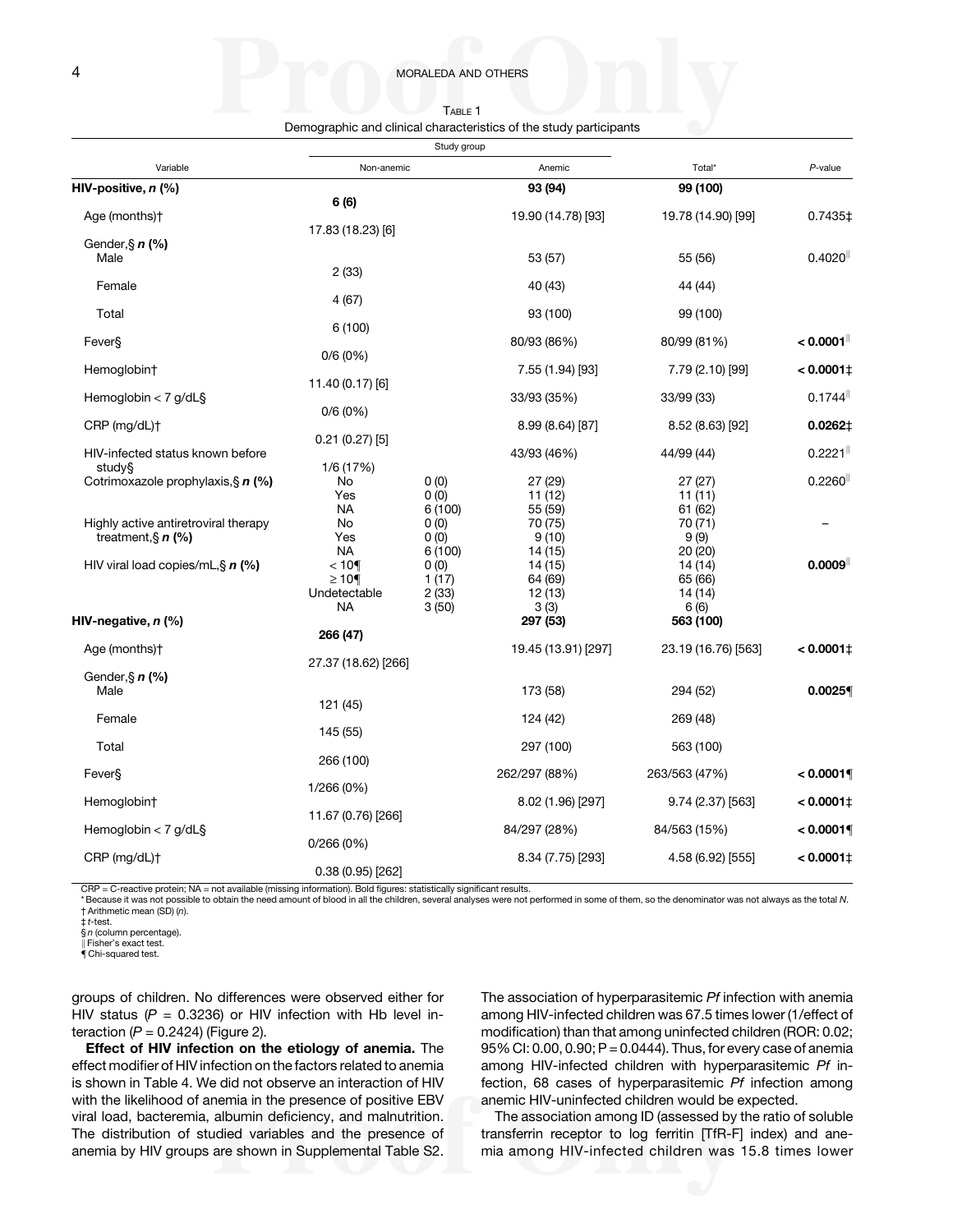TABLE 2 Differences according to HIV status in the presentation of variables related to anemia among anemic children

<span id="page-4-0"></span>

|                                          | $HIV*$        |             |                     |                         |
|------------------------------------------|---------------|-------------|---------------------|-------------------------|
| Variable                                 | Negative      | Positive    | Odds ratio (95% CI) | $P$ -value              |
| ID by BM+                                | 101/127 (80%) | 31/40 (78%) | 0.87(0.37, 2.01)    | 0.7371‡                 |
| ID by TfR-F index by C-reactive protein* | 184/262 (70%) | 47/72 (65%) | 0.79(0.46.1.37)     | 0.4064†                 |
| Folate deficiency*                       | 0/261(0%)     | 0/72(0%)    | 3.61 (0.07, 183.35) | $0.5222$ †              |
| Vitamin A deficiency*                    | 205/294 (70%) | 59/88 (67%) | 0.88(0.53, 1.46)    | $0.6159 +$              |
| Vitamin B12 deficiency*                  | 50/283 (18%)  | 11/80 (14%) | 0.77(0.38, 1.53)    | 0.4496†                 |
| Albumin deficiency*                      | 104/293 (35%) | 53/87 (61%) | 2.81 (1.72, 4.59)   | $< 0.0001$ †            |
| Prealbumin deficiency*                   | 265/292 (91%) | 77/86 (90%) | 0.84(0.39, 1.84)    | 0.6720+                 |
| Wasting (WHZ $<-2SD$ )*                  | 66/293 (23%)  | 56/93 (60%) | 5.15(3.14, 8.46)    | $< 0.0001 +$            |
| Stunting (HAZ < - 2SD)*                  | 77/293 (26%)  | 52/93 (56%) | 3.53(2.18, 5.73)    | $< 0.0001$ †            |
| Underweight (WAZ $<-2SD$ )*              | 114/297 (38%) | 67/93 (72%) | 4.08 (2.46, 6.77)   | $< 0.0001$ †            |
| Severe wasting (WHZ $< -3SD$ )*          | 28/293 (10%)  | 39/93 (42%) | 6.75 (3.85, 11.86)  | $< 0.0001$ †            |
| Severe stunting (HAZ $< -3SD$ )*         | 19/293 (6%)   | 35/93 (38%) | 8.54 (4.59, 15.89)  | $< 0.0001$ <sup>+</sup> |
| Severe underweight (WAZ < -3SD)*         | 56/297 (19%)  | 53/93 (57%) | 5.65 (3.42, 9.31)   | $< 0.0001$ †            |
| Parvovirus B19 infection*                | 23/297 (8%)   | 2/93(2%)    | 0.32(0.08, 1.20)    | $0.0912+$               |
| EBV viral load positive*                 | 61/296 (21%)  | 42/93 (45%) | 3.16(1.93, 5.18)    | $< 0.0001$ <sup>+</sup> |
| Acute EBV infection*                     | 14/284 (5%)   | 8/85 (9%)   | 2.05 (0.85, 4.95)   | $0.1123 +$              |
| EBV reactivation*                        | 35/284 (12%)  | 26/85 (31%) | 3.13(1.76, 5.57)    | $0.0001 +$              |
| Bacteremia*                              | 17/287 (6%)   | 14/93 (15%) | 2.82 (1.35, 5.91)   | $0.0060 +$              |
| Clinical malaria                         | 131/286 (46%) | 18/90 (20%) | 0.30(0.17, 0.53)    | $< 0.0001$ †            |
| Pf infection*                            | 137/286 (48%) | 19/90 (21%) | 0.30(0.17, 0.51)    | $< 0.0001$ †            |
| Hyperparasitemic Pf*                     | 27/286 (9%)   | 5/90(6%)    | 0.61(0.24, 1.57)    | $0.3018 +$              |
| Submicroscopic Pf*                       | 25/204 (12%)  | 10/83 (12%) | 1.01(0.47, 2.17)    | 0.9886+                 |
| Pf parasites in BM*                      | 90/182 (49%)  | 10/58 (17%) | 0.22(0.11, 0.46)    | $< 0.0001$ †            |
| Hemozoin in BM*                          | 80/144 (56%)  | 9/44 (20%)  | 0.21(0.10, 0.47)    | $0.0001 +$              |
| Gametocytes BM*                          | 54/182 (30%)  | 6/57(11%)   | 0.30(0.12, 0.71)    | $0.0066\dagger$         |
| Hemozoin in BM without Pf PI*            | 12/135 (9%)   | 3/43(7%)    | 0.85(0.25, 2.94)    | 0.8023+                 |
| Pf parasites in BM without Pf PI*        | 3/173(2%)     | 1/56(2%)    | 1.32 (0.19, 9.13)   | 0.7807†                 |
| Hookworm infection*                      | 4/133 (3%)    | 1/51 (2%)   | 0.85(0.13, 5.58)    | 0.8698+                 |

BM = bone marrow; EBV = Epstein–Barr virus; HAZ = height-for-age Z-score; ID = iron deficiency; Pf = Plasmodium falciparum; Pf PI = Plasmodium falciparum peripheral infection; TfR-F index = ratio of soluble transferrin receptor to log ferritin; WAZ = weight-for-age Z score; WHZ = weight-for-height/length Z-score. Definitions of variables were included in Supplemental Table S1. Bold figures: statistically significant results.

Because it was not possible to obtain the need amount of blood in all the children, several analyses were not performed in some of them, so the denominator was not always as the total N. † n (column percentage).

‡ Logistic regression with Firth's penalized likelihood.

(1/interaction) than that among uninfected children. This difference is borderline significant at the 0.05 level (ROR: 0.063; 95% CI: 0.003, 1.248; P-value: 0.0696). The latter indicates that for every case of anemia among HIV-infected children with ID, 16 cases of anemia among uninfected children with ID would be expected. By contrast, among HIV-infected children, the odds of anemia in those with ID (by BM iron content)

were nonsignificantly lower than those among those without ID (OR: 0.21; 95% CI: 0.01, 4.00; P = 0.2971).

#### **DISCUSSION**

To our knowledge, this is the widest study on the pathophysiology of anemia in HIV-infected children exposed to

TABLE 3

|  | Distribution of different markers of pathophysiological mechanisms of anemia among anemic children according to HIV status |
|--|----------------------------------------------------------------------------------------------------------------------------|
|  |                                                                                                                            |

| Pathophysiological marker                            | HIV-negative*       | HIV-positive*      | $P$ -value             | P-value (adjusted for Plasmodium falciparum. infection) |
|------------------------------------------------------|---------------------|--------------------|------------------------|---------------------------------------------------------|
| Blood loss                                           |                     |                    |                        |                                                         |
| Blood loss in fecest                                 | 3/133(2%)           | 3/51(6%)           | $0.2012 \pm$           | 0.2198±                                                 |
| Blood loss in urinet                                 | 1/297 (0%)          | 0/93(0%)           | $0.9730 \pm$           | $0.7434 \pm$                                            |
| Hemolysis                                            | 71/246 (29%)        | 6/65(9%)           | $0.0026 \pm$           | $0.0374 \pm$                                            |
| Erythropoietin response $a$ ( $>$ 20 U/L) $\dagger$  | 215/294 (73%)       | 69/88 (78%)        | $0.3418 \pm$           | $0.0434 \pm$                                            |
| Red cell production failure                          |                     |                    |                        |                                                         |
| Dyserythropoiesis†                                   | 103/144 (72%)       | 27/46 (59%)        | 0.1018 <sup>±</sup>    | 0.3923±                                                 |
| Reticulocyte Production index < 2+                   | 204/215 (95%)       | 66/69 (96%)        | $0.9158 \pm$           | 0.5657±                                                 |
| % Erythroid cells <sup>b</sup> (Morphology)§ (n)     | 29.71 (16.63) [150] | 25.33 (13.30) [51] | 0.0905                 | 0.8165                                                  |
| % Erythroid cells <sup>c</sup> (Flow Cytometry)# (n) | 2.35 (2.21) [147]   | 1.64 (1.57) [49]   | 0.0227                 | 0.2748                                                  |
| Transcriptional score of erythropoiesis§ (n)         | 0.06(0.25)[82]      | $0.06(0.20)$ [18]  | $0.9611$ <sup>II</sup> | 0.6589                                                  |

Bold figures: statistically significant results.

\* Because it was not possible to obtain the need amount of blood in all the children, several analyses were not performed in some of them, so the denominator was not always as the total N. a: Laboratory reference; b: No of cells/100 nucleated cells; c: % gated cells.

† n (column percentage).

‡ Logistic regression with Firth's penalized likelihood.

§ Arithmetic mean (SD) [n].

Student's t-test.

 $\H$  Linear regression # Geometric mean (SD) [n].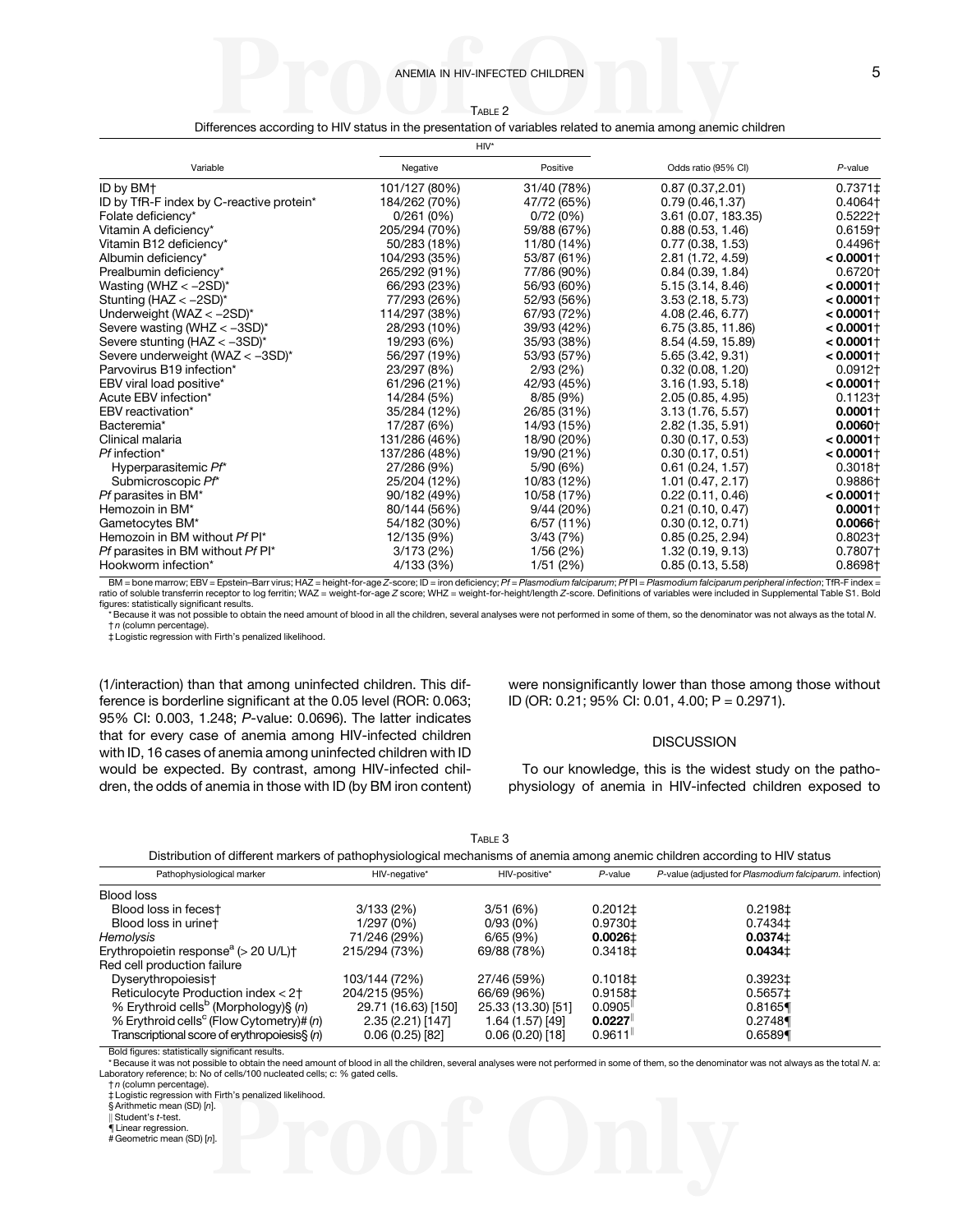

FIGURE 2. Erythropoietin levels in response to hemoglobin concentrations in HIV-infected and HIV-uninfected children.

malaria with BM examination. The findings show that BM function, as indicated by the number of erythroid precursors, was not different between anemic HIV-infected children and anemic uninfected children. Similarly, the prevalence of ID was not different among those groups. These observations indicate that these two mechanisms of anemia—BM dysfunction and ID—are not playing a different role in the pathophysiology of anemia in HIV-infected children compared with uninfected children. Nevertheless, anemic HIV-infected children had an increased risk of malnutrition, positive EBV viral load and bacteremia, and a decreased risk of Pf infection. However, anemia associated with these conditions was not modified by HIV infection. Moreover, HIV-infected children had a lower risk of having anemia related to hyperparasitemia than uninfected children.

The pathogenesis of anemia in HIV-infected children is not completely understood. Previous studies reported that inflammation and the direct virus effect on the BM are the main pathophysiologic mechanisms of anemia.<sup>[19](#page-8-0)</sup> Bone marrow abnormalities are frequently observed in HIV-infected patients; however, these features are nonspecific and often as-sociated with opportunistic infections.<sup>[20](#page-8-0)</sup> Our findings do not support previous reports suggesting that red cell production failure is an essential cause of anemia in HIV-infected children as compared with anemic uninfected children.<sup>[20](#page-8-0)</sup> In this study, the percentage of the red cell lineage in the BM was similar among the two anemic groups after adjusting for Pf infection, suggesting that the increased prevalence of Pf infection in the HIV-uninfected group could induce an increased red cell production in the BM—which has already been suggested confounding the difference observed in the unadjusted analysis<sup>21</sup> (Achtman et al., manuscript in preparation).

Unlike previous observations, in this study, we did not observe a difference in ID prevalence, defined by the BM iron content between anemic HIV-infected and anemic HIV-uninfected groups.<sup>[6](#page-8-0)</sup> This discrepancy may be explained by

the use or not of ferritin levels in the definitions of  $ID.^{22,23}$  $ID.^{22,23}$  $ID.^{22,23}$ Serum ferritin is an acute-phase protein that rises during inflammation, and its level is frequently increased in HIV pa-tients, not reflecting iron stores.<sup>[19,22,23](#page-8-0)</sup> Besides BM content, we determined iron status using an ID definition based on the TfR-F index adjusted by the CRP. The effect modifier of HIV in the risk of anemia due to ID based on the TfR-F index was borderline significant, suggesting that some of the parameters used in this index may be affected by the inflammation associated with HIV infection. The results also show that unlike in uninfected children, there is no difference in the risk of anemia among HIV-infected children with or without ID. This absence of difference might be explained by other more important factors contributing to anemia among HIV-infected children (such as albumin deficiency). Importantly, the prevalence of ID—defined by the BM iron content—was common among HIV-infected children (78%), with prevalence similar to that in uninfected children (80%). In settings with high-infectious pressure, iron supplementation to treat and prevent ID is controversial because of reports on the association of high iron levels with worse clinical prognoses, and of iron supple-mentation and increased risk of malaria episodes.<sup>[8,24](#page-8-0)</sup> The WHO has published new guidelines on ID prevention in malaria-endemic areas recommending universal iron supplementation; however, these guidelines do not contain specific recommendations for HIV-infected individuals.<sup>[25](#page-8-0)</sup> Given the high prevalence of ID observed, and given that iron supplementation has shown to improve Hb levels, reduce anemia prevalence, and increase CD4 percentage, iron provision to HIV-infected children should be considered to prevent anemia in this vulnerable population.<sup>[8](#page-8-0)</sup>

In this study, HIV-infected children had a reduced risk of Pf infection and clinical malaria and lower prevalence of Pf parasites, gametocytes, and hemozoin in BM. Unlike adults, in whom HIV infection is a risk factor for severe malaria, in children, the effect of HIV on malaria risk is less clear, possibly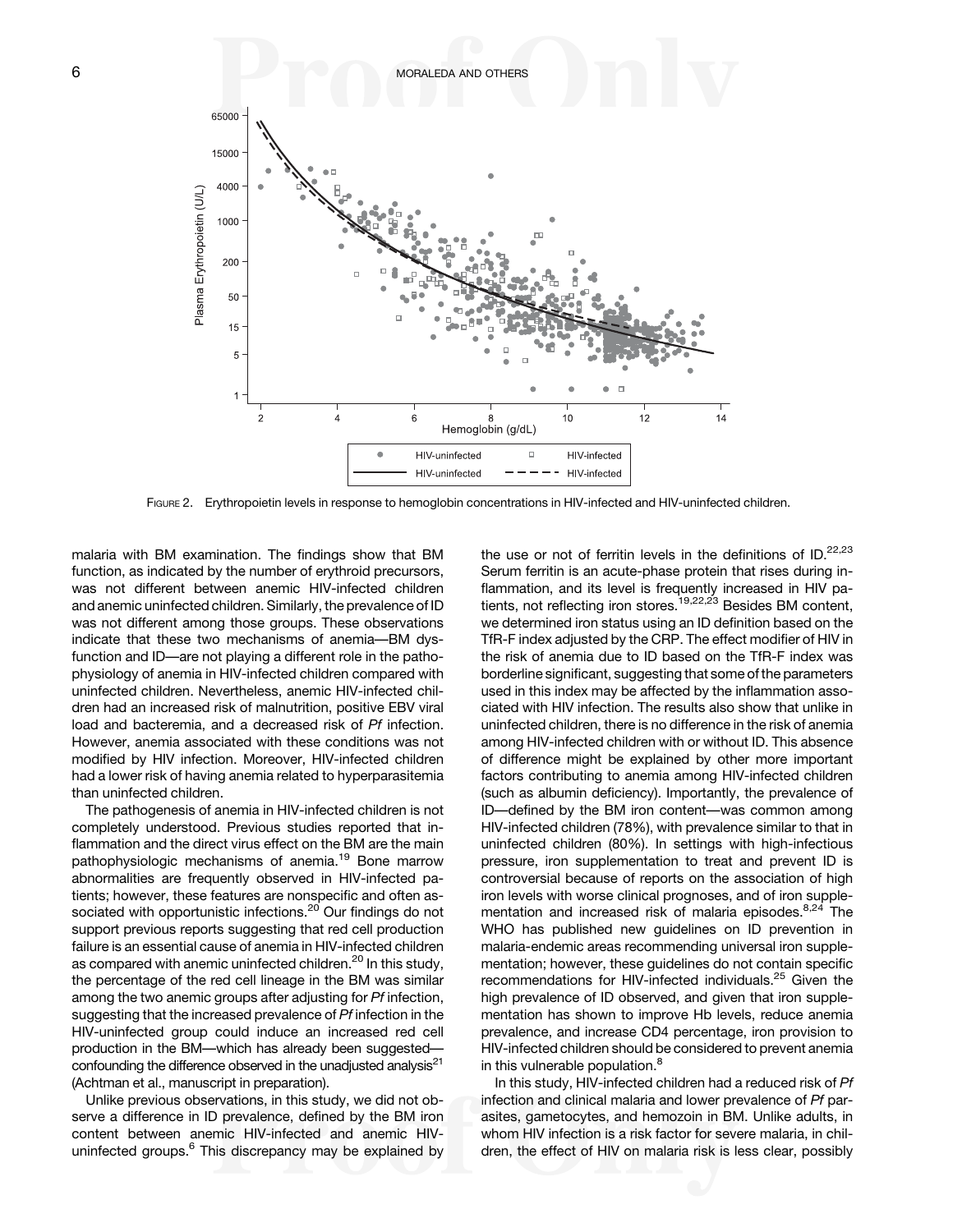TABLE 4

<span id="page-6-0"></span>Association between clinical variables related to anemia and anemia adjusted for HIV and effect of modifier (interaction) of the HIV infection

| Variable                                             | No of observations* | Odds ratio of anemia | (95% CI)       | $P$ -value |
|------------------------------------------------------|---------------------|----------------------|----------------|------------|
| Iron deficiency by TfR-F index by C-reactive protein | 580                 | 3.28                 | (2.27; 4.73)   | < 0.0001   |
| Effect modifier                                      |                     | 0.06                 | (0.00; 1.25)   | 0.0696     |
| Parvovirus B19 infection                             | 662                 | 4.07                 | (1.58; 10.46)  | 0.0036     |
| <b>Effect modifier</b>                               |                     | 0.09                 | (0.00; 2.31)   | 0.1447     |
| EBV positive viral load                              | 660                 | 1.64                 | (1.05; 2.57)   | 0.0301     |
| <b>Effect modifier</b>                               |                     | 6.53                 | (0.35; 123.51) | 0.2107     |
| Acute EBV infection                                  | 633                 | 2.47                 | (0.91; 6.69)   | 0.0752     |
| <b>Effect modifier</b>                               |                     | 0.58                 | (0.03; 13.14)  | 0.7303     |
| <b>EBV</b> reactivation                              | 633                 | 1.36                 | (0.79; 2.35)   | 0.2665     |
| <b>Effect modifier</b>                               |                     | 4.25                 | (0.22; 82.30)  | 0.3384     |
| Wasting (WHZ $<-2SD$ )                               | 651                 | 4.05                 | (2.32; 7.07)   | < 0.0001   |
| Effect modifier                                      |                     | 1.36                 | (0.20; 9.43)   | 0.7531     |
| Stunting ( $HAZ < -2SD$ )                            | 654                 | 2.37                 | (1.52; 3.69)   | 0.0001     |
| Effect modifier                                      |                     | 6.94                 | (0.37; 131.02) | 0.1964     |
| Underweight (WAZ $<-2SD$ )                           | 659                 | 4.96                 | (3.17; 7.77)   | < 0.0001   |
| <b>Effect modifier</b>                               |                     | 1.88                 | (0.28; 12.76)  | 0.5169     |
| Severe wasting (WHZ < -3SD)                          | 651                 | 3.18                 | (1.45; 6.96)   | 0.0039     |
| <b>Effect modifier</b>                               |                     | 2.97                 | (0.15; 60.16)  | 0.4789     |
| Severe stunting ( $HAZ < -3SD$ )                     | 654                 | 1.42                 | (0.69; 2.96)   | 0.3433     |
| <b>Effect modifier</b>                               |                     | 5.54                 | (0.28; 110.96) | 0.2628     |
| Severe underweight (WAZ < -3SD)                      | 659                 | 4.71                 | (2.49; 8.91)   | < 0.0001   |
| Effect modifier                                      |                     | 1.03                 | (0.15; 7.29)   | 0.9772     |
| Albumin deficiency                                   | 647                 | 13.26                | (6.84; 25.71)  | < 0.0001   |
| <b>Effect modifier</b>                               |                     | 1.29                 | (0.06; 25.84)  | 0.8694     |
| Prealbumin deficiency                                | 643                 | 18.19                | (11.39; 29.05) | < 0.0001   |
| <b>Effect modifier</b>                               |                     | 0.63                 | (0.10; 3.87)   | 0.6160     |
| Vitamin A deficiency                                 | 650                 | 5.84                 | (4.05; 8.42)   | < 0.0001   |
| <b>Effect modifier</b>                               |                     | 0.48                 | (0.09; 2.70)   | 0.4079     |
| Vitamin B12 deficiency                               | 617                 | 0.85                 | (0.55; 1.32)   | 0.4767     |
| <b>Effect modifier</b>                               |                     | 0.58                 | (0.08; 4.28)   | 0.5943     |
| Bacteremia                                           | 650                 | 4.83                 | (1.52; 15.42)  | 0.0078     |
| <b>Effect modifier</b>                               |                     | 0.49                 | (0.02; 11.47)  | 0.6578     |
| Pf. infection                                        | 648                 | 11.67                | (6.97; 19.55)  | < 0.0001   |
| <b>Effect modifier</b>                               |                     | 0.30                 | (0.02; 5.89)   | 0.4308     |
| Hyperparasitemic Pf                                  | 648                 | 56.48                | (3.43; 930.83) | 0.0048     |
| <b>Effect modifier</b>                               |                     | 0.015                | (0.00; 0.90)   | 0.0444     |
| Submicroscopic Pf                                    | 556                 | 3.12                 | (1.52; 6.42)   | 0.0020     |
| <b>Effect modifier</b>                               |                     | 0.60                 | (0.03; 12.39)  | 0.7378     |
| Hookworm infection                                   | 332                 | 0.45                 | (0.15; 1.40)   | 0.1682     |
| <b>Effect modifier</b>                               |                     | 0.33                 | (0.01; 12.33)  | 0.5474     |

EBV = Epstein-Barr virus; HAZ = height-for-age Z-score; Pf = Plasmodium falciparum; TfR-F index = ratio of soluble transferrin receptor to log ferritin; WHZ = weight-for-height/length Z-score; WAZ = weight-for-age Z score. Bold figures: effect modifier with level of significance. Each line shows the odds ratio of being anemic related to each variable adjusted by HIV infection and how this odds ratio is modified by the presence of HIV (effect of modifier) in the case this effect was significant. For the calculation of the effect modifier, all the children with known HIV status (the cases [anemic with Hb < 11 g/dL] and the controls (non-anemic with Hb g/day)] were included. The distribution of variables and anemia within HIV groups are in Supplemental Table S2. Each model has an odds ratio for HIV infection, but these data are not shown.

\* Because it was not possible to obtain the need amount of blood in all the children, several analyses were not performed in some of them, so the denominator was not always as the total N.

because of their immunologically naive status regarding Pf parasites, and is less studied.<sup>[7](#page-8-0)</sup> Previous studies reported a lower risk of Pf infection in HIV-infected children.<sup>[26,27](#page-8-0)</sup> However, in other studies, no differences in the prevalence of parasitemia by HIV status were reported, although the increasing frequency of clinical malaria with the severity of immunosuppression was observed.[28](#page-8-0)–[31](#page-8-0) One explanation for these discrepancies between cross-sectional studies in admitted patients and cohort studies of HIV-infected patients might be that HIV-infected children consult more frequently for other pathologies related to HIV infection, such as pneumonia, diarrhea, or bacteremia, and less for malaria (competing risk theory).<sup>26–[30,32,33](#page-8-0)</sup> This hypothesis is supported by the observation that the prevalence of hemozoin or gametocytes in the BM among children without Pf peripheral parasitemia—a sign of past malaria infection—was similar between HIV-infected and uninfected children.<sup>[34](#page-8-0)</sup> The antimalarial effect of cotrimoxazole prophylaxis may also be associated with reduced risk of malaria in the HIV-infected group,<sup>[35](#page-8-0)</sup> although the adherence to this prophylaxis was very poor in the study

population, and less than half of the HIV-infected patients knew their status before the recruitment into the study [\(Table 1\)](#page-3-0). A limitation of the study is that the information of the children who were on cotrimoxazole prophylaxis relied on the response of the caregivers; in addition, this information was not available in 62% of the cases. On the other hand, it is also possible that some infants not infected but HIV-exposed could be on cotrimoxazole prophylaxis in the HIV-uninfected group. Importantly, HIV-infected children had a lower risk of having anemia related to Pf hyperparasitemia than HIVuninfected children. This may be explained by the fact that in HIV-infected patients, anemia due to other etiological factors is already present before malaria infection occurs, decreasing the relative contribution of malaria hyperparasitemia as a cause of anemia in this group.

Unlike HIV-infected adults, in whom EPO levels do not correlate with Hb levels, $36$  we found that EPO production was similar in HIV-infected and uninfected children. Moreover, as reported previously in African children, the proportion of HIVinfected children with elevated EPO levels was higher than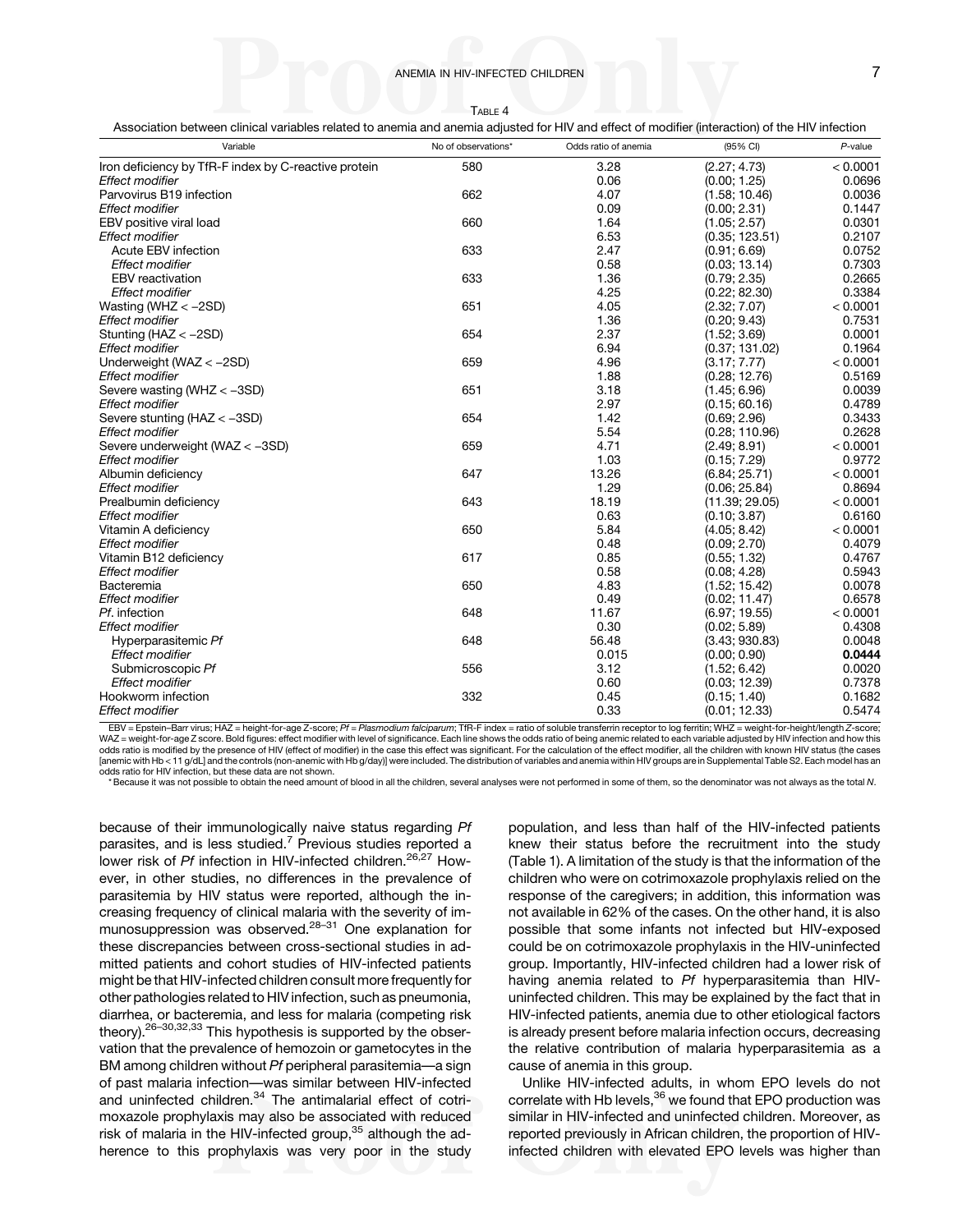that of uninfected children. $23$  Further studies are needed to determine whether the presence of anti-EPO antibodies or an altered EPO responsiveness might play a role in the pathophysiology of HIV-related anemia. The prevalence of hemolysis was lower in HIV-infected children than that in the uninfected group even after adjusting for Pf infection, suggesting that the pathophysiology of anemia in HIV infection does not have a relevant hemolytic component.

Protein–caloric malnutrition has been described as an etiological factor for anemia, although the pathophysiologic mechanisms are not well understood.[14](#page-8-0)[,37](#page-9-0) The adverse effects of HIV infection on nutritional status have been widely reported, which agrees with the increased risk of malnutrition among HIV-infected children in this study.<sup>[12](#page-8-0)</sup> Nutritional support to HIV-infected patients to reduce malnutrition-related anemia must be a priority because of its high prevalence, although HIV infection did not increase the risk of anemia related to malnutrition.

Parvovirus infection may cause chronic anemia, and antibodies against this virus are reported to be more prevalent in HIV-infected individuals than in HIV-uninfected populations.<sup>[38](#page-9-0)</sup> As in other reports, in this study, no differences were observed in parvovirus infection prevalence between HIV-infected and uninfected children[.39](#page-9-0) Epstein–Barr viral load positive and reactivation were more frequent among HIV-infected children; however, the risk of anemia associated with EBV infection did not change by HIV status. Furthermore, EBV infection was not independently associated with anemia, indicating that its prevention might not have an impact on anemia prevalence.<sup>[14](#page-8-0)</sup>

The frequency of bacteremia is increased among HIVinfected patients, which may be a cause of anemia and a mediating factor of the effect of HIV on severe anemia.<sup>[14](#page-8-0)</sup> Accordingly, in this study, bacteremia was more frequent in HIVinfected children than in uninfected children. However, HIV infection did not modify the risk of anemia secondary to bacteremia. The increased prevalence of bacteremia among admitted HIV-infected children would justify the empirical administration of antibiotics in the management of anemia in settings where blood cultures are not available.

No information is reported on the association of helminthic infections, commonly associated with anemia, and HIV infection in children. In this study, although numbers were small, no differences in the prevalence of hookworm infection between the two groups of children were observed.

The immune status of the HIV-infected children may influence the findings in the BM; as most of the patients were in the early stages of the disease, the BM could be less affected, and differences among groups are less marked. Results of CD4 counts were not available because of limited access to this analysis at the time of the study, and the clinical stage of the children was not recorded, which is a limitation of the study. However, nearly 70% of the HIV-infected children had high viral loads, suggesting they were in advanced disease. Although ART could affect the BM response—improving disease and HIV-related anemia or affecting erythropoiesis due to drug toxicity—only 10% of the children were on ART, so the influence of this factor in the HIV-infected children is expected to be limited in both ways. Another study limitation is that some parents refused the HIV test for their children, introducing a potential bias because these are likely to have been infected. It is also important to notice that the observed associations among the study variables and anemia among HIV-infected children cannot be considered as the cause of their anemia because of the case–control design of the study. However, all study variables are known causes of anemia and should be taken into account as a possible relevant cause of anemia in this population, mainly those that have been asso-ciated with HIV infection in this study.<sup>[37,40](#page-9-0)-[44](#page-9-0)</sup> On the other hand, inflammation has not been studied as an independent etiology of anemia in this study, as it is very unspecific. Creactive protein was higher in the anemic and the HIV-infected group [\(Table 1\)](#page-3-0); however, the cause of the observed high CRP levels could be related to several infections limiting the public health implications of this observation. Therefore, the role of anemia of inflammation in the physiopathology of anemia in HIV-infected children should be considered. The potential bias caused by rare events due to the small number of HIVinfected controls had been mitigated by using the penalized likelihood for estimating logistic regression models.<sup>[18](#page-8-0)</sup> Finally, although this analysis is based on information collected several years ago, unfortunately, these findings are still relevant to guide policies to reduce the burden of anemia in HIV-infected children exposed to malaria, given the scarcity of interventions focused on reducing this problem in this vulnerable group.

In summary, the pathophysiology of anemia among HIVinfected malaria-exposed children does not seem to be associated with a specific effect of the HIV infection. Nevertheless, other common causes of anemia, such as undernutrition or bacteremia, may play a role in the anemia etiology in HIV-infected children because of the high prevalence of these conditions. Iron deficiency prevalence was comparable in HIV-infected and uninfected children, suggesting that iron supplementation recommendations should not be different in HIV-infected children.

Received October 23, 2019. Accepted for publication September 24, 2020.

Note: Supplemental tables appear at [www.ajtmh.org.](http://www.ajtmh.org)

Acknowledgments: We are grateful to the parents and their children participating in the study. We are also grateful to the dedicated staff of the Manhiça District Hospital, as well as the laboratory, clinical, field, and data management staff at the Centro de Investigação em Saúde de Manhiça, Mozambique, and to the investigators from the Hospital Clínic de Barcelona who performed laboratory measurements. ISGlobal is a member of the CERCA Programme, Generalitat de Catalunya.

Financial support: This study was funded by the Agencia de Cooperación Internacional de Las Illes Balears, Spain, and the Fundación Ramón Areces. The Centro de Investigação em Saúde de Manhiça receives core funding from the Spanish Agency for International Cooperation and Development (AECID). The Walter and Eliza Hall Institute receives Victorian State Government Operational Infrastructure Support and Australian Government NHMRC IRIISS. L. S. received support as an International Research Scholars of the Howard Hughes Medical Institute and from NHMRC program grant #637406. AHA received support from the Victorian Community Foundation-the George Perry Fund.

Authors' addresses: Cinta Moraleda, ISGlobal, Hospital Clínic - Universitat de Barcelona, Barcelona, Spain, and Pediatric Infectious Diseases Unit, Instituto de investigación Hospital, RiTiP, Hospital Universitario, Universidad Complutense, Madrid, Spain, E-mail: [cinta.moraleda@isglobal.org](mailto:cinta.moraleda@isglobal.org). Ruth Aguilar, Llorenç Quintó, Montserrat Renom, John J. Aponte, and Clara Menéndez, ISGlobal, Hospital Clínic -Universitat de Barcelona, Barcelona, Spain, E-mails: [ruth.aguilar@](mailto:ruth.aguilar@isglobal.org) [isglobal.org](mailto:ruth.aguilar@isglobal.org), [llorenc.quinto@isglobal.org](mailto:llorenc.quinto@isglobal.org), [montse.renom034@gmail.](mailto:montse.renom034@gmail.com) [com](mailto:montse.renom034@gmail.com), [john.aponte@isglobal.org](mailto:john.aponte@isglobal.org), and [clara.menendez@isglobal.org](mailto:clara.menendez@isglobal.org). Tacilta Nhampossa, Augusto Nhabomba, and Eusebio Macete, Manhiça Health Research Center (CISM), Manhiça, Mozambique,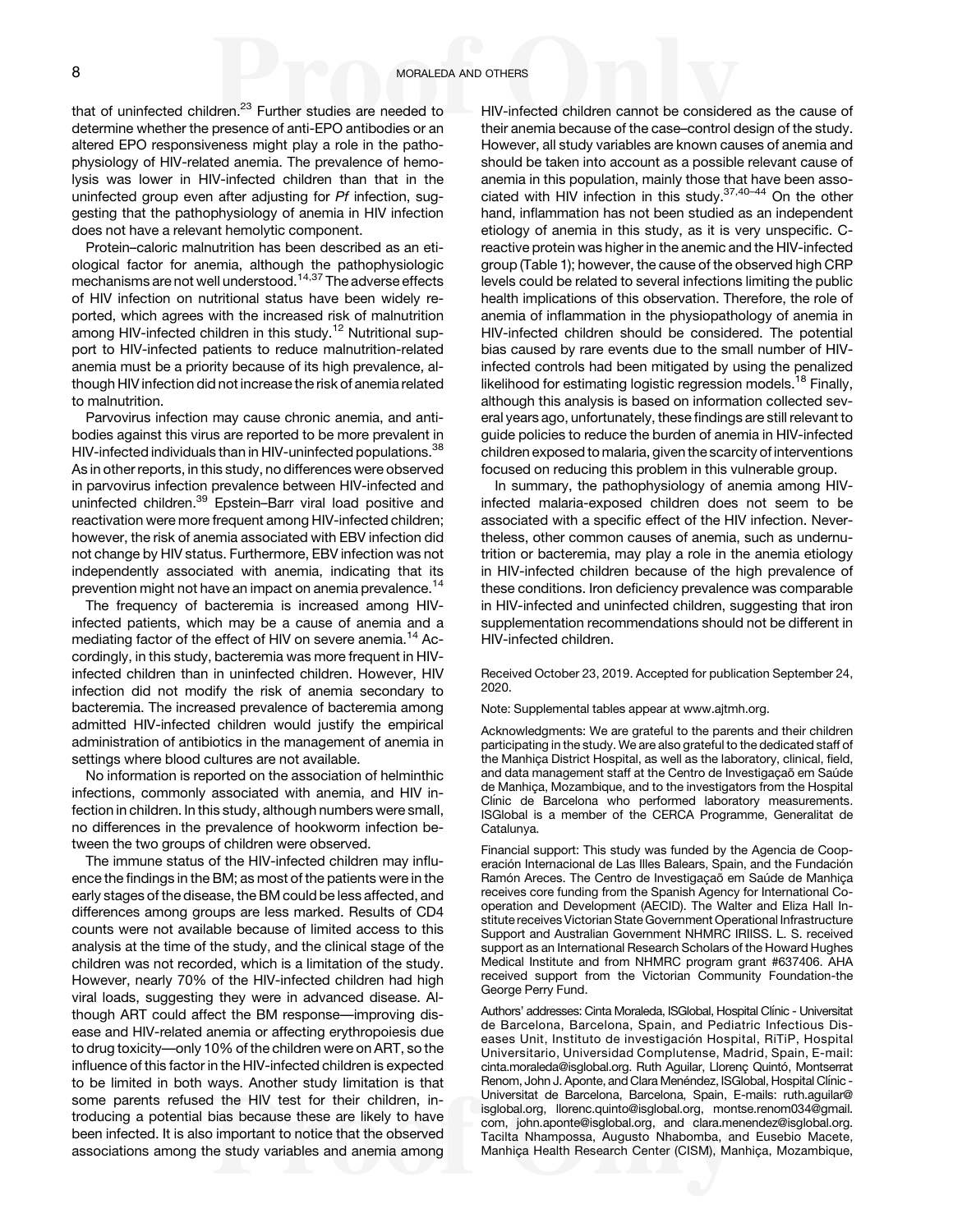<span id="page-8-0"></span>E-mails: [tacilta.nhampossa@manhica.net](mailto:tacilta.nhampossa@manhica.net), [augusto.nhabomba@](mailto:augusto.nhabomba@gmail.com) [gmail.com](mailto:augusto.nhabomba@gmail.com), and [eusebio.macete@manhica.net](mailto:eusebio.macete@manhica.net). María Ruperez, London School of Hygiene and Tropical Medicine, London, United Kingdom, E-mail: [maria.ruperez@lshtm.ac.uk.](mailto:maria.ruperez@lshtm.ac.uk) Ariel H. Achtman and Louis Schofield, Walter and Eliza Hall Institute for Medical Research, Parkville, Australia, E-mails: [arielachtman@hotmail.com](mailto:arielachtman@hotmail.com) and [louis.](mailto:louis.schofield@jcu.edu.au) schofi[eld@jcu.edu.au.](mailto:louis.schofield@jcu.edu.au) María del Mar Mañú Pereira, Red Blood Cell Pathology- Centre for Rare Diseases, Vall d'Hebron Research Institute, University Hospital Vall d'Hebron, Barcelona, Spain, E-mail: [mar.manu@vhir.org.](mailto:mar.manu@vhir.org) Pedro L. Alonso, ISGlobal, Hospital Clínic -Universitat de Barcelona, Barcelona, Spain, and Global Malaria Programme, WHO, Geneva, Switzerland, Email: [alonsop@who.int](mailto:alonsop@who.int).

#### **REFERENCES**

- 1. Calis JC, van Hensbroek MB, de Haan RJ, Moons P, Brabin BJ, Bates I, 2008. HIV-associated anemia in children: a systematic review from a global perspective. AIDS 22: 1099–1112.
- 2. Aguilar R, Moraleda C, Quinto L, Renom M, Mussacate L, Macete E, Aguilar JL, Alonso PL, Menendez C, 2012. Challenges in the diagnosis of iron deficiency in children exposed to high prevalence of infections. PLoS One 7: e50584.
- 3. Mir N, Costello C, Luckit J, Lindley R, 1989. HIV-disease and bone marrow changes: a study of 60 cases. Eur J Haematol 42: 339–343.
- 4. Mueller BU, Tannenbaum S, Pizzo PA, 1996. Bone marrow aspirates and biopsies in children with human immunodeficiency virus infection. J Pediatr Hematol Oncol 18: 266–271.
- 5. Meira DG, Lorand-Metze I, Toro AD, Silva MT, Vilela MM, 2005. Bone marrow features in children with HIV infection and peripheral blood cytopenias. J Trop Pediatr 51: 114–119.
- 6. Esan MO, Jonker FA, HensbroekMB, Calis JC, Phiri KS, 2012. Iron deficiency in children with HIV-associated anaemia: a systematic review and meta-analysis. Trans R Soc Trop Med Hyg 106: 579–587.
- 7. Gonzalez R, Ataide R, Naniche D, Menendez C, Mayor A, 2012. HIV and malaria interactions: where do we stand? Expert Rev Anti Infect Ther 10: 153–165.
- 8. Esan MO, van Hensbroek MB, Nkhoma E, Musicha C, White SA, Ter Kuile FO, Phiri KS, 2013. Iron supplementation in HIVinfected Malawian children with anemia: a double-blind, randomized, controlled trial. Clin Infect Dis 57: 1626–1634.
- 9. Sacoor C et al., 2013. Profile: manhica health research centre (manhica HDSS). Int J Epidemiol 42: 1309–1318.
- 10. Gonzalez R, Munguambe K, Aponte J, Bavo C, Nhalungo D, Macete E, Alonso P, Menendez C, Naniche D, 2012. High HIV prevalence in a southern semi-rural area of Mozambique: a community-based survey. HIV Med 13: 581–588.
- 11. Moraleda C, de Deus N, Serna-Bolea C, Renom M, Quinto L, Macete E, Menendez C, Naniche D, 2014. Impact of HIV exposure on health outcomes in HIV-negative infants born to HIVpositive mothers in sub-Saharan Africa. J Acquir Immune Defic Syndr 65: 182–189.
- 12. Pedrini M, Moraleda C, Macete E, Gondo K, Brabin BJ, Menendez C, 2015. Clinical, nutritional and immunological characteristics of HIV-infected children in an area of high HIV prevalence. J Trop Pediatr 61: 286–294.
- 13. WHO, 2006. WHO 2006 Guidelines on ART in Infants and Children in Resource Limited Setting: Towards Universal Access, Recommendations for a Public Health Approach. Geneva, Switzerland: World Health Organization.
- 14. Moraleda C et al., 2017. Anaemia in hospitalised preschool children from a rural area in Mozambique: a case control study in search for aetiological agents. BMC Pediatr 17: 63.
- 15. Stoltzfus RJ, Dreyfuss ML, 1998. Guidelines for the Use of Iron Supplements to Prevent and Treat Iron Deficiency Anemia. Washington, DC: International Nutritional Anemia Consultative Group (INACG), World Health Organization (WHO), United Nations Childrens Fund (UNICEF).
- 16. Sapero JJ, Lawless DK, 1953. The MIF stain-preservation technic for the identification of intestinal protozoa. Am J Trop Med Hyg 2: 613–619.
- 17. Romagosa C, Menendez C, Ismail MR, Quinto L, Ferrer B, Alonso PL, Ordi J, 2004. Polarisation microscopy increases

the sensitivity of hemozoin and Plasmodium detection in the histological assessment of placental malaria. Acta Trop 90: 277–284.

- 18. Heinze G, Schemper M, 2002. A solution to the problem of separation in logistic regression. Stat Med 21: 2409–2419.
- 19. Salome MA, Grotto HZ, 2002. Human immunodeficiency virusrelated anemia of chronic disease: relationship to hematologic, immune, and iron metabolism parameters, and lack of association with serum interferon-gamma levels. AIDS Patient Care STDS 16: 361–365.
- 20. Calis JC et al., 2010. Erythropoiesis in HIV-infected and uninfected Malawian children with severe anemia. AIDS 24: 2883–2887.
- 21. Menendez C, Quinto LL, Kahigwa E, Alvarez L, Fernandez R, Gimenez N, Schellenberg D, Aponte JJ, Tanner M, Alonso PL, 2001. Effect of malaria on soluble transferrin receptor levels in Tanzanian infants. Am J Trop Med Hyg 65: 138–142.
- 22. Totin D, Ndugwa C, Mmiro F, Perry RT, Jackson JB, Semba RD, 2002. Iron deficiency anemia is highly prevalent among human immunodeficiency virus-infected and uninfected infants in Uganda. J Nutr 132: 423–429.
- 23. Miller MF, Humphrey JH, Iliff PJ, Malaba LC, Mbuya NV, Stoltzfus RJ; ZVITAMBO Study Group, 2006. Neonatal erythropoiesis and subsequent anemia in HIV-positive and HIV-negative Zimbabwean babies during the first year of life: a longitudinal study. BMC Infect Dis 6: 1.
- 24. Gordeuk VR, Delanghe JR, Langlois MR, Boelaert JR, 2001. Iron status and the outcome of HIV infection: an overview. J Clin Virol 20: 111–115.
- 25. WHO, 2016. Guideline: Daily Iron Supplementation in Infants and Children. Geneva, Switzerland: World Health Organization.
- 26. Bebell LM, Gasasira A, Kiggundu M, Dokomajilar C, Kamya MR, Charlebois ED, Havlir D, Rosenthal PJ, Dorsey G, 2007. HIV-1 infection in patients referred for malaria blood smears at government health clinics in Uganda. J Acquir Immune Defic Syndr 46: 624–630.
- 27. Villamor E, Fataki MR, Mbise RL, Fawzi WW, 2003. Malaria parasitaemia in relation to HIV status and vitamin A supplementation among pre-school children. Trop Med Int Health 8: 1051–1061.
- 28. Greenberg AE, Nsa W, Ryder RW, Medi M, Nzeza M, Kitadi N, Baangi M, Malanda N, Davachi F, Hassig SE, 1991. Plasmodium falciparum malaria and perinatally acquired human immunodeficiency virus type 1 infection in Kinshasa, Zaire. A prospective, longitudinal cohort study of 587 children. N Engl J Med 325: 105–109.
- 29. Kalyesubula I, Musoke-Mudido P, Marum L, Bagenda D, Aceng E, Ndugwa C, Olness K, 1997. Effects of malaria infection in human immunodeficiency virus type 1-infected Ugandan children. Pediatr Infect Dis J 16: 876–881.
- 30. Colebunders R et al., 1990. Incidence of malaria and efficacy of oral quinine in patients recently infected with human immunodeficiency virus in Kinshasa, Zaire. J Infect 21: 167–173.
- 31. Flateau C, Le Loup G, Pialoux G, 2011. Consequences of HIV infection on malaria and therapeutic implications: a systematic review. Lancet Infect Dis 11: 541–556.
- 32. Meyers TM, Pettifor JM, Gray GE, Crewe-Brown H, Galpin JS, 2000. Pediatric admissions with human immunodeficiency virus infection at a regional hospital in Soweto, South Africa. J Trop Pediatr 46: 224–230.
- 33. Dignam JJ, Zhang Q, Kocherginsky M, 2012. The use and interpretation of competing risks regression models. Clin Cancer Res 18: 2301–2308.
- 34. Ismail MR, Ordi J, Menendez C, Ventura PJ, Aponte JJ, Kahigwa E, Hirt R, Cardesa A, Alonso PL, 2000. Placental pathology in malaria: a histological, immunohistochemical, and quantitative study. Hum Pathol 31: 85–93.
- 35. Dow A et al., 2012. Effects of cotrimoxazole prophylactic treatment on adverse health outcomes among HIV-exposed, uninfected infants. Pediatr Infect Dis J 31: 842–847.
- 36. Spivak JL, Barnes DC, Fuchs E, Quinn TC, 1989. Serum immunoreactive erythropoietin in HIV-infected patients. JAMA. 261: 3104–3107.